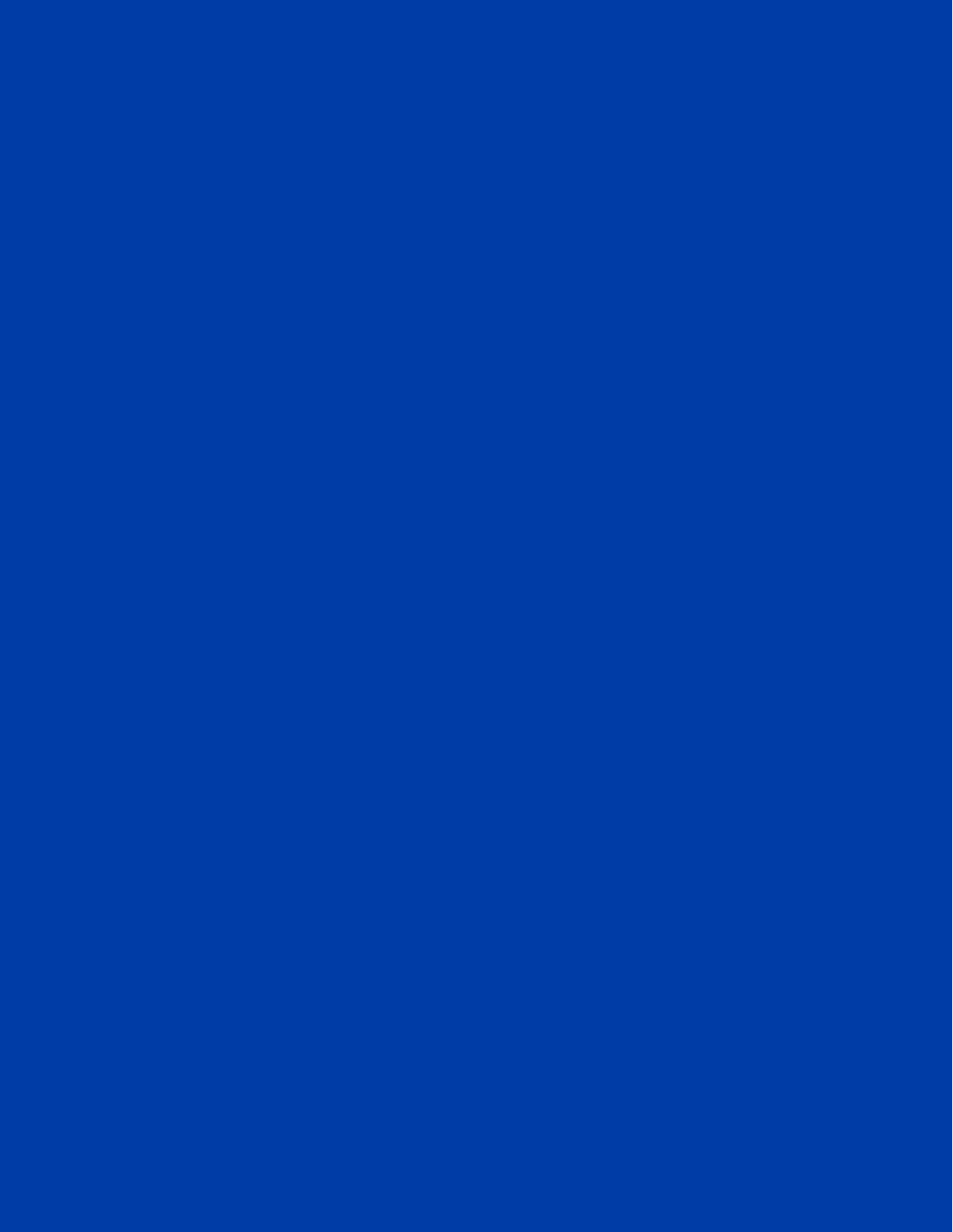# Additional Benefits

### Time Off

Time away from the office is essential to a healthy work/life balance. We hire great people and believe that time off is as valuable as time worked.

#### **Vacation**

It's important to take time away from work to rest, relax and pursue personal interests. We offer paid vacation time to employees who are regularly scheduled to work 20 or more hours per week.

Full-time employees earn annual vacation days based on years of service. Part-time employees accrue a pro-rated portion of the full-time vacation schedule based on the number of hours they are regularly scheduled to work each week (rounded up where applicable).

| <b>Years of Service</b><br>(as a full-time employee) | <b>Annual Vacation Days</b> |
|------------------------------------------------------|-----------------------------|
| $0 - 4$                                              | 15                          |
| $5 - 9$                                              | 20                          |
| $10 - 19$                                            | 25                          |
| $20 - 29$                                            | 30                          |
| $30+$                                                | 33                          |

#### Leaves of Absence

We provide leaves of absence for a number of circumstances, including bereavement leave, bonding leave, family and medical leave, jury and witness duty leave, military leave, organ donation leave, personal leave, authorized paid leave, and voting leave.

#### Holidays

Roche offers several paid holidays each year, including:

- **•** New Year's Day
- **> Martin Luther King, Jr. Day**
- **>** Memorial Day
- › July 4th
- › Labor Day
- **>** Thanksgiving Day
- **Day after Thanksgiving**
- › Christmas Eve
- › Christmas Day
- › New Year's Eve

In addition, senior management will designate additional holidays each year. At their discretion, one or more of these days may be classified as a personal holiday rather than a specified day.

#### Volunteer Paid Time Off

We believe there is value in serving our communities, so we offer paid time off for employees who volunteer at Roche-sponsored community initiatives. All full- and part-time employees are eligible to volunteer, but must receive approval from their supervisor or manager.

### USRocheBenefits.com

All your benefits and enrollment information is on **USRocheBenefits.com**. Visit it today to:

- 
- > Read FAOs
	-
-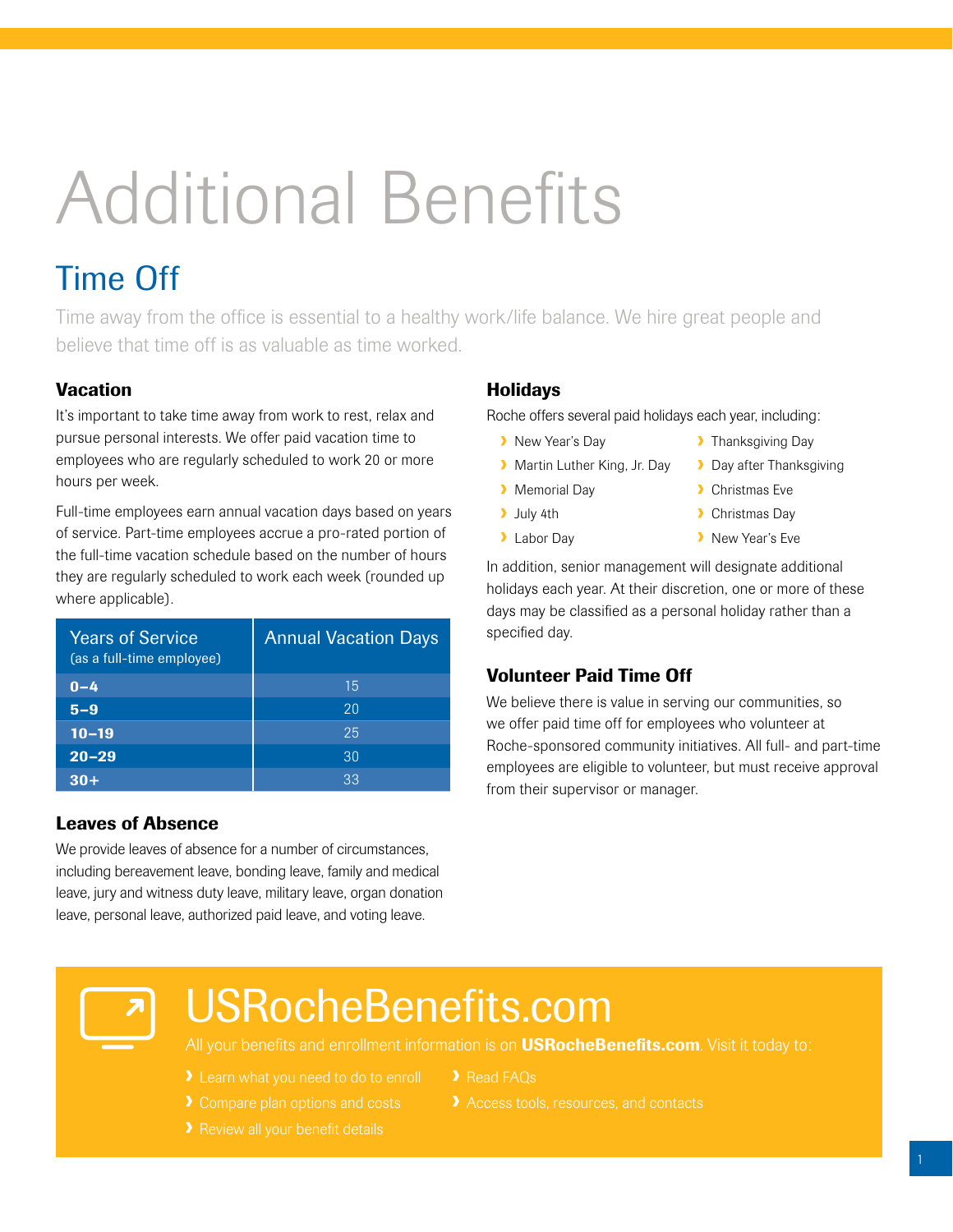### Career & Learning

At Roche, we encourage lifetime learning. That's why we offer comprehensive development courses and targeted career enhancement programs designed to help employees achieve their own definition of success.

#### Open Position Posting

If you're looking to expand your career horizons, you can use our online internal posting systems to view available positions worldwide that match your career goals.

#### Employee Referral Program

Help us find talented colleagues who fit our culture and get rewarded if your referral is hired. Depending on your position, you can earn up to \$2,500 for every employee hired. The program pays 50 percent after successful completion of 90 days, and the remaining 50 percent after completion of six months of employment, based on satisfactory performance.

#### Tuition Reimbursement

Pursue professional goals important to your success and the success of the Company. If you qualify, you can receive up to \$10,000 per calendar year in tuition reimbursement, by taking approved courses and degree programs at accredited colleges and universities.

### Live Well. Find Your Balance.

Life is more than work. Life needs balance to thrive. At Roche, we believe in enhancing your physical, emotional, and financial health. Through Live Well, we strive to offer services, resources, and conveniences that support your experiences at work and home.

#### Onsite Medical Clinic

We're committed to building a culture of wellness. That's why, for the past 25 years, Roche has provided a free\* onsite clinic for the exclusive use of our employees. Our Wellness Center is available from 6:30 a.m. to 5 p.m. Monday through Friday to help all of us get, and stay, well. Available services include:

- **> Routine services:** blood pressure and glucose monitoring, BIO360 blood screenings, injection administration, review of systems (listening to lungs, looking at eyes, etc.), urinalysis, etc.
- > Non-routine services: stitch removal, wrapping sprains, etc.
- **> Acute illnesses:** treatment for minor ailments such as conjunctivitis, strep throat, sinus infections, etc.
- **Preventative services:** skin cancer screenings, flu shots, mammograms, lung function monitoring, etc.
- **> Educational services:** various classes to help educate employees on common health issues such as maintaining a healthy weight, healthy sleep, women's health, and more.
- **> Occupational health services:** evaluating and treating workplace injuries, or providing referrals to the appropriate resource if unable to treat onsite.

\* Effective April 1, 2015, a fee will be assessed to employees enrolled in the Health Choice PPO plan option for non-preventive clinic services.

#### Onsite Fitness Center

Our campus Fitness Center is available to all employees, contractors, and field‑based employees (when they visit Indianapolis). The Fitness Center offers extended hours from 5 a.m. to 8 p.m. so employees working the first, second, and third shifts can exercise before, during, or after work.

In addition to state-of-the-art cardiovascular and weight training equipment, the Fitness Center offers a variety of group exercise classes like spinning, Pilates, yoga, and Zumba, which are all included in the minimal membership fee (memberships are heavily subsidized by Roche) that employees pay via payroll deduction. Personal training and massage therapy are also available for an additional low fee.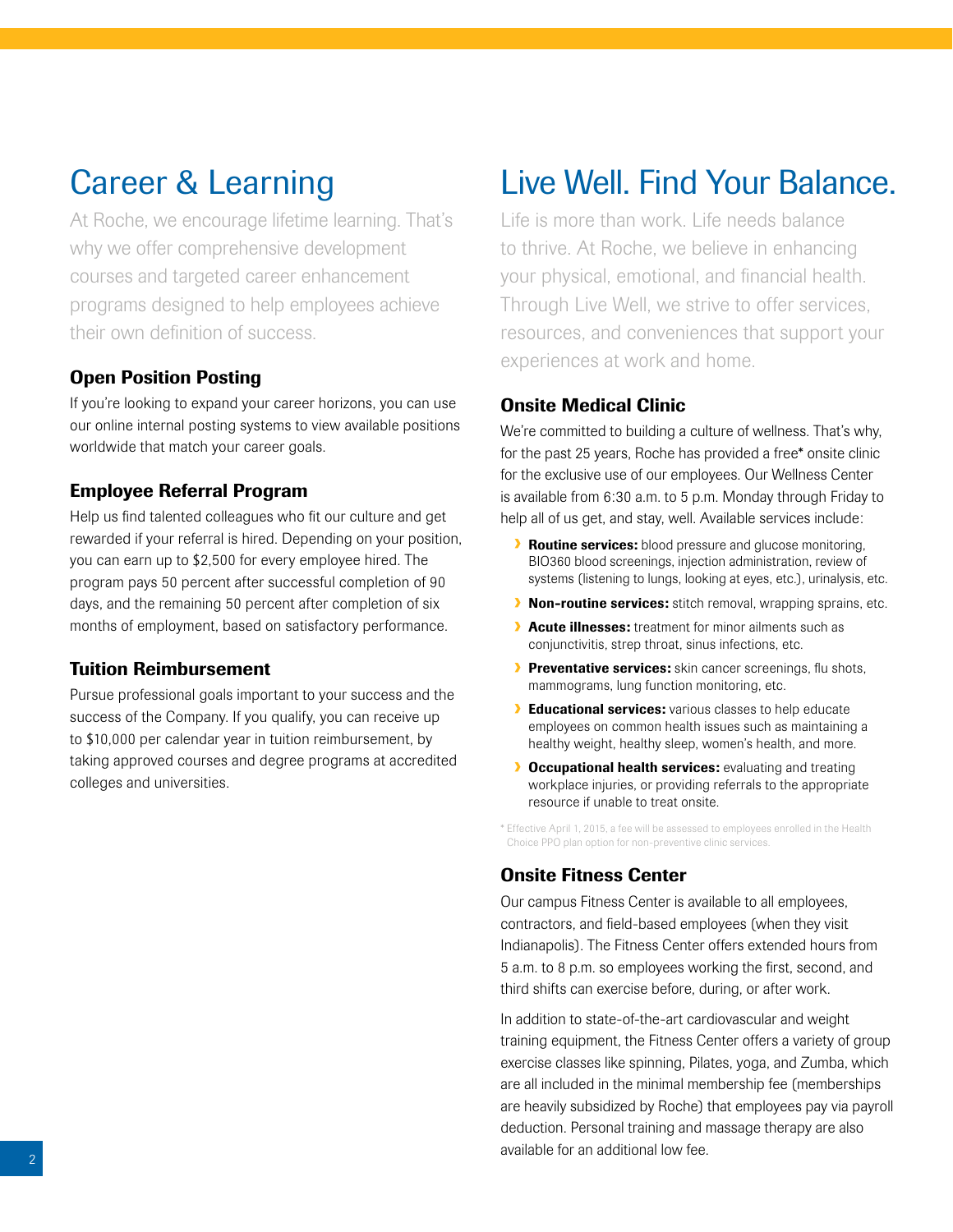#### Field Fitness Reimbursements

Not located in Indianapolis? We offer our field employees the opportunity to receive up to \$300 per year in fitness center membership reimbursement.

#### Employee Discounts

Being part of the Roche family gives you access to discounts on a wide array of activities and goods, including local and national attractions, dining, Apple® products, Microsoft products, personal cell phone plans, and much more. Discounts made available to Roche employees through local businesses are posted on the Company intranet for review.

#### Registered Dietitian

Our registered dietitian is here to help you with any nutrition or dietary questions you may have. Located in our Fitness Center, our dietitian is available for free one-on-one consultations and will also host a variety of free programs and presentations throughout the year.

#### Indiana Members Credit Union

As members of this credit union, employees benefit from a wide range of services — favorable credit card rates, a complete line of insurance services, competitive rates on auto loans and leasing, and free checking accounts. Members also gain access to a nationwide network of ATMs and statewide branches.

#### Flexible Work Arrangements

Depending on job duties, flexible work arrangements may be available to help employees take charge of their work/life balance. These special arrangements, such as compressed work weeks, summer hours, and telecommuting, are designed to meet the individual needs of our employees.

#### Lactation Rooms

To ease the challenges new mothers face when returning to work, Roche provides private lactation rooms for nursing mothers at all locations.

### Cafés

Full-service cafés are located in several locations across campus, providing a wide variety of healthy meal options ranging from comfort foods to a vast array of fresh fruits and vegetables. As a special incentive to those taking charge of their health with smart dietary choices, "healthy living" options are heavily subsidized by the Company.

#### Parents in a Pinch

We know it can be hard to find day care for children when they are sick. This program provides care for mildly ill children ages six weeks to 12 years through the pediatric department at Community Hospital North.

#### Employee Activities

Striking a balance between work and play is an important part of sustaining enthusiasm and motivation. Roche offers a number of ways for employees to stay involved in the community and enjoy the company of colleagues and families. Our employee activities are designed to promote fun and relaxation, and provide inspiration and recognition. Highlights include sports leagues, annual family events, summer concerts, networking opportunities, interactive development workshops, and a variety of team‑level events.

#### The Roche Park

Roche Park offers a beautiful wooded setting where employees and their immediate families can enjoy outdoor activities. The 45‑acre park includes a walking trail, pond, gazebo, garden plots, and facilities for softball, volleyball, soccer, flag football, and basketball. The park is also the venue for many events, such as department cookouts, large meetings, and Company‑sponsored sports and recreational activities.

#### Camp Roche

All employees are invited to enroll their children ages 5-12 in our YMCA summer camp held here at our 45-acre park.

### Find Out More About Live Well

For more information regarding Live Well resources, access the Live Well tab on the main page of the Indianapolis intranet.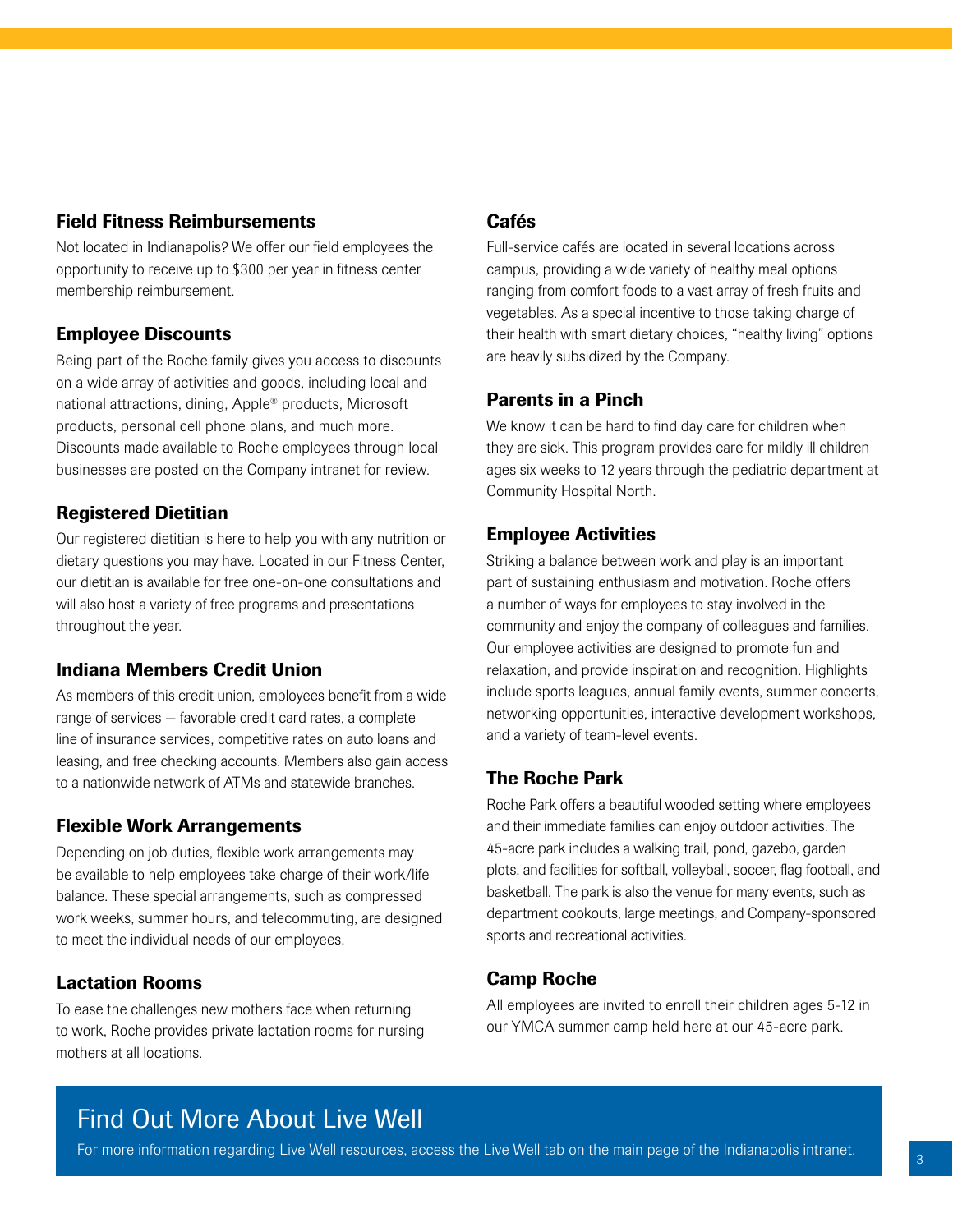### Corporate Social Responsibility

Roche Diagnostics is committed to responsible corporate citizenship. We strive to enhance the health and quality of life in our community through supporting activities that reflect the natural passions of our people — science, discovery, gender diversity, basic human needs, and education.

#### Roche Gives Back

Through this program, employees have the option to give their time or financial gifts to any one of thousands of national charities.

#### Dollars for Doers

Our Dollars for Doers program rewards those who give their time to non‑Company‑sponsored charitable events by giving them funds they may allocate to nonprofits of their choice.

#### Company‑Sponsored Volunteer Opportunities

Employees have numerous opportunities to participate in Company‑sponsored volunteer activities with charitable organizations like United Way, American Heart Association, American Diabetes Association, JDRF, American Cancer Society, and Keep Indianapolis Beautiful. Like all Roche locations around the world, we also participate in the annual Children's Walk, benefitting young people impacted by HIV/AIDS.

#### Matching Gift Program

To encourage and support the generosity and community involvement of our employees, we provide \$500 per year in matching funds to the charitable organizations that you personally support, enhancing the impact of your charitable giving. Find out more online at http://indianapolis-na.roche.com/rochegivesback/ Pages/RocheGivesBackmatchinggifts.aspx.

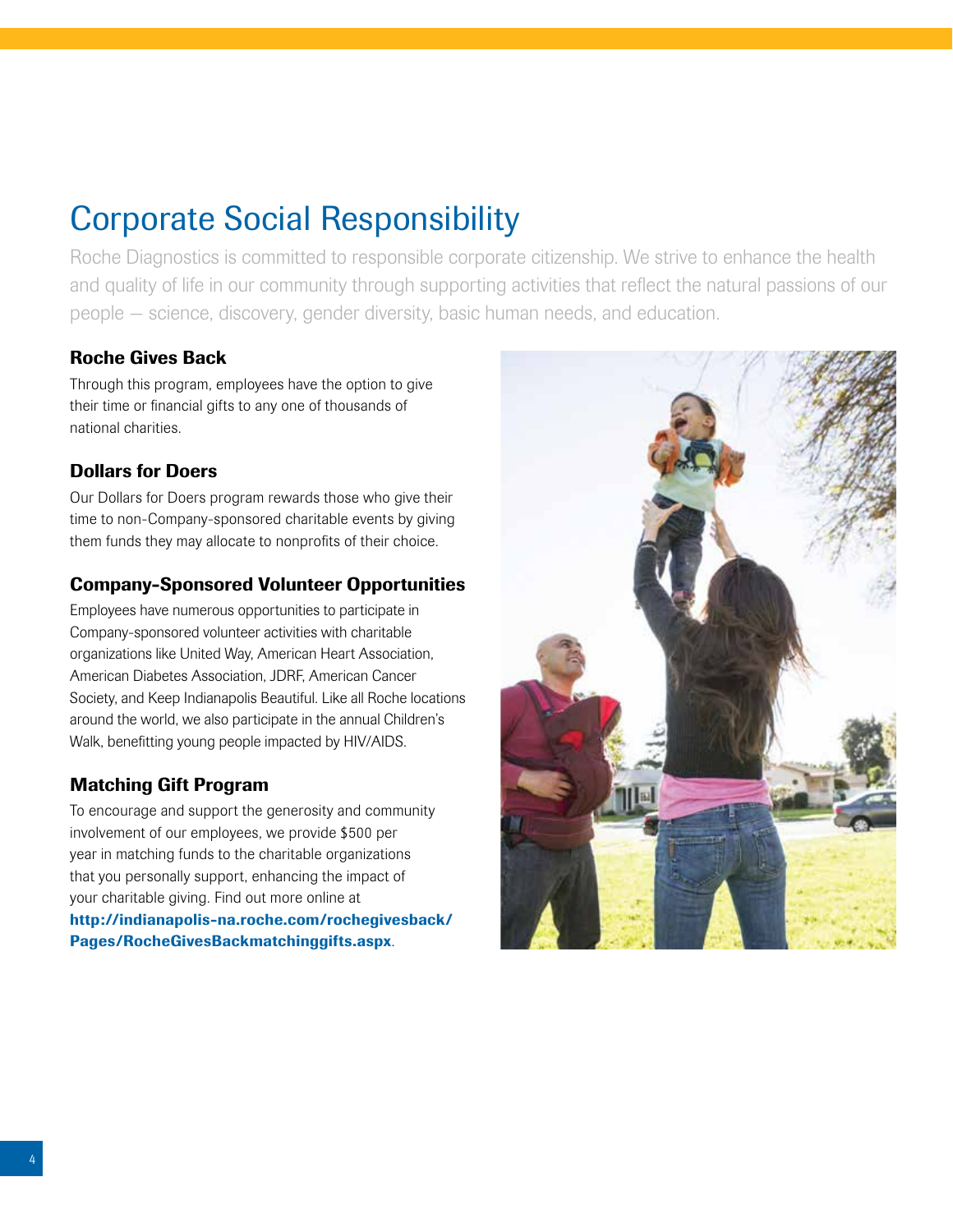For active, benefits-eligible employees of Roche's U.S. affiliates paid via a U.S. payroll system and last hired on or after January 1, 2015. Temporary employees, consultants, and contractors are not eligible for benefits. Interns and co-ops are only eligible for the 401(k)/Savings Plan, Business Travel Accident Insurance, holidays, FMLA, and state-mandated temporary disability benefits. Clinical fellows, post‑docs, and term employees are not eligible for adoption assistance, the U.S. Retiree Healthcare Plan (Retiree Account and Retiree Coverage), the Sabbatical Program, service awards, and Tuition Reimbursement.

Neither this guide nor the policies and procedures contained herein constitute a contract. This means that no promise of any kind is intended by the benefits described in this guide. Nothing in the guide or the plans described in it gives, or is intended to give, any person the right to be retained in the employment of any U.S. affiliates of Roche (collectively "the Company"), or to interfere with the right of the employer to terminate the employment of any person.

Examples and pointers provided in this guide are for educational purposes only. The Company does not intend to make specific recommendations or to give any legal or tax advice in this guide. It is the responsibility of the employee to decide on the amount of coverage and whether to use before-tax or after-tax dollars to pay for coverage. You should consult with your tax professional, financial adviser, or attorney for advice on these decisions.

This guide contains an overview of many of the Company's benefits plans and programs. In case of any conflict between the information in this guide and the official plan documents, the official plan documents will prevail. The Company reserves the right to change or end any of these plans or programs at any time. To access additional terms, conditions, and limitations of these benefits and programs, please visit the Human Resources section of your local Company intranet.